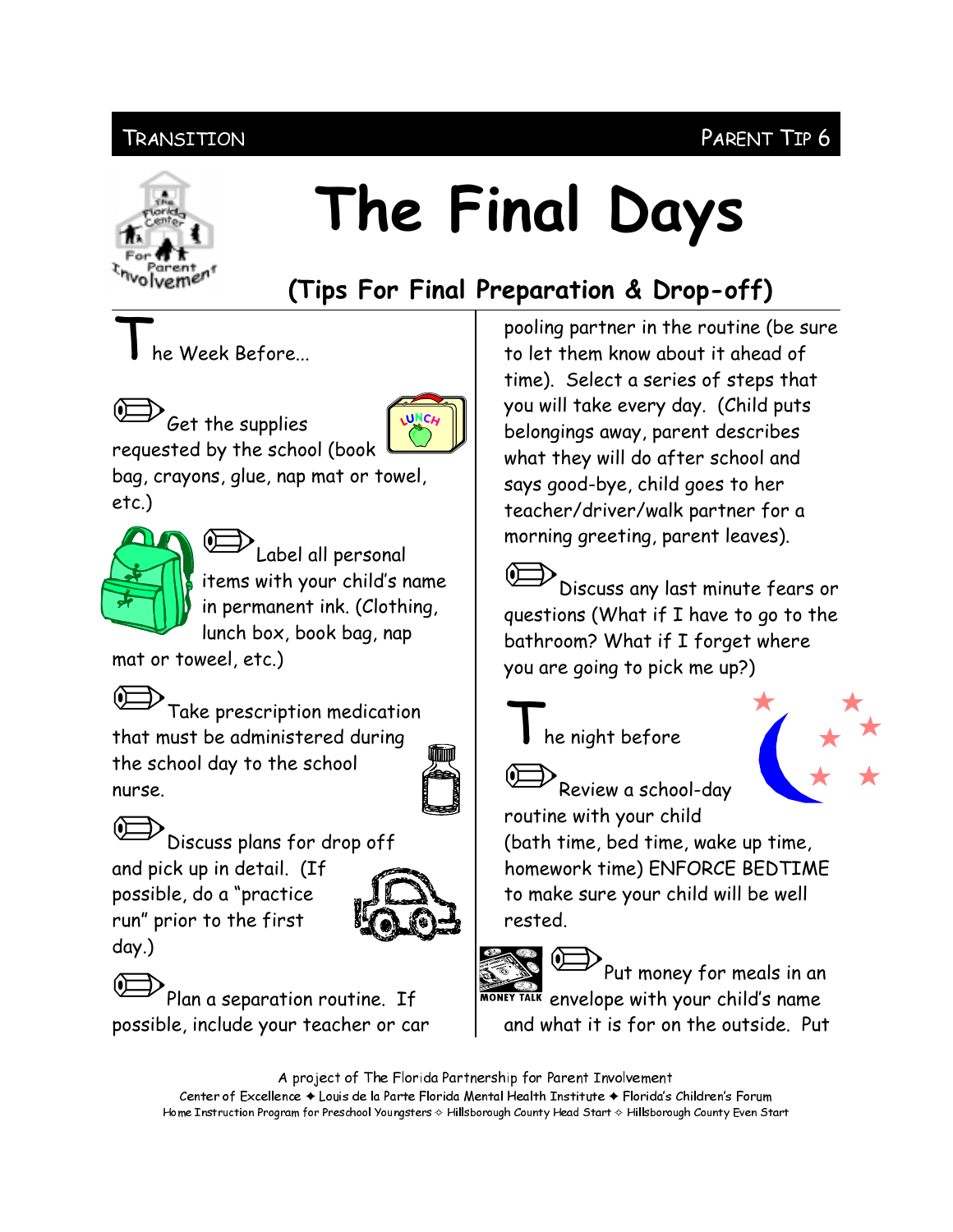## 2 TRANSITION

#### PARENT TIP 6

the envelope in a safe place (book bag, secure pocket, etc.)

 $\mathcal{P}_{\mathsf{Put}}$  clothes out the night before. Make sure that your child will be dressed appropriately for the weather and school setting.

he first day

 $\mathcal V$ Wake up in plenty of time to prepare for school.

Have vour



child eat breakfast at home

or make sure that he has money and time for breakfast at school.

Review the drop-off and pick-up procedures & separation routine with your child.

.<br>Make sure your child knows his full name, address, phone number, and emergency contact. If he does not know this, write it down and put it with his personal belongings.

 $\mathcal P$  Arrive on time; before school starts, but not so early that there is no supervision. Remember, a long wait for class to begin can add to the stress.

.<br>Leave your child promptly, with a positive attitude, after you have completed your planned separation routine.



Greet your child at the planned time and place.

Ask your child about her day. If you simply ask "How was your day?" The response will likely be "Okay." Or "Fine." Instead, ask specific

questions such as "What was the best thing that happened today?" "Who is the funniest person in your class?"

For more information contact:

A project of The Florida Partnership for Parent Involvement Center of Excellence ◆ Louis de la Parte Florida Mental Health Institute ◆ Florida's Children's Forum Home Instruction Program for Preschool Youngsters & Hillsborough County Head Start & Hillsborough County Even Start